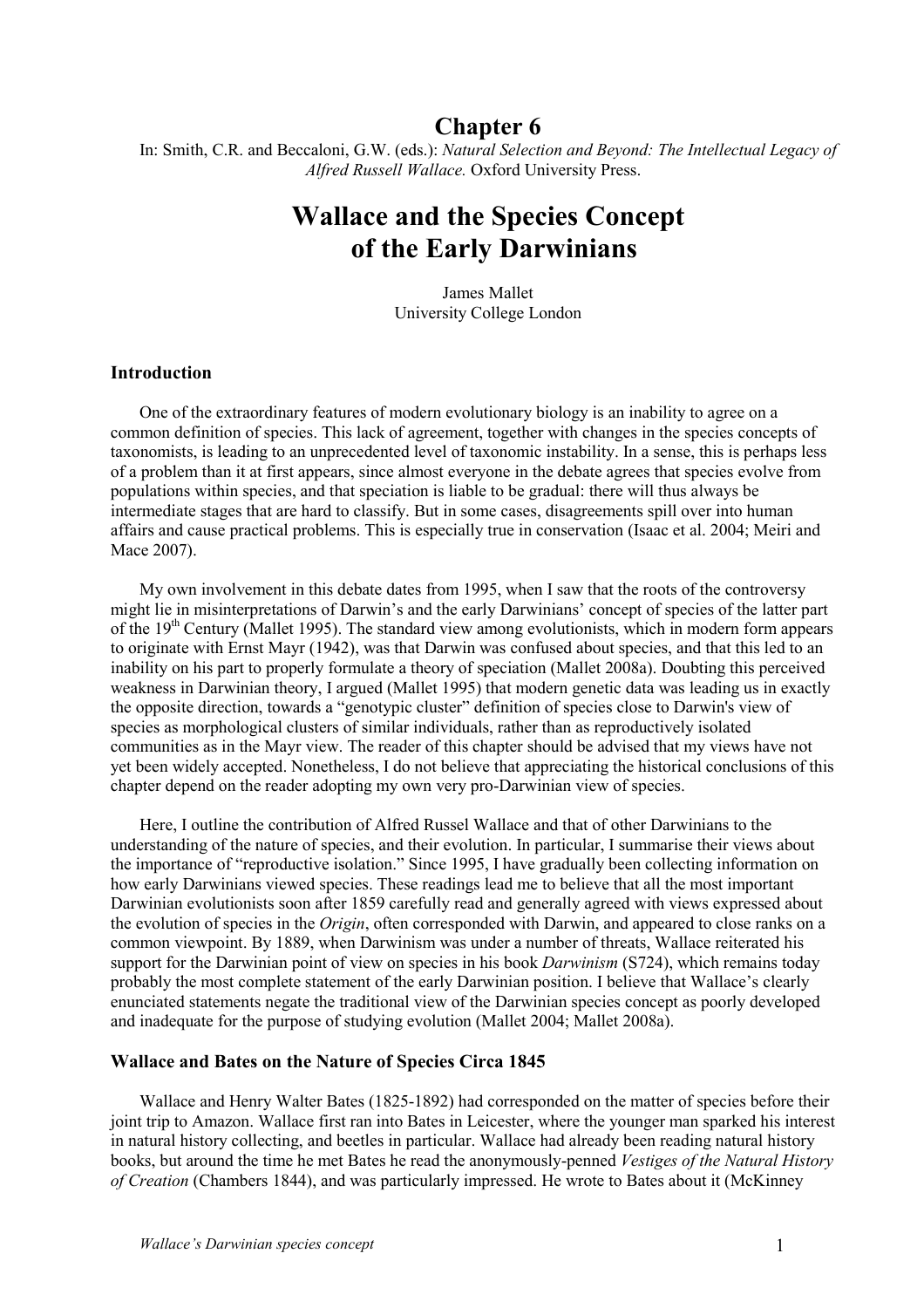1969). A little later, Wallace seems to have decided that the evolution of species should be his life work, and suggested to Bates that they travel together to a tropical location, in order to study natural history and the species question, financing the trip by selling specimens to collectors:

In the autumn of 1847, Mr. A.R. Wallace, who has since acquired wide fame in connection with the Darwinian theory of Natural Selection, proposed to me a joint expedition to the river Amazons, for the purposes of exploring the Natural History of its banks; the plan being to make for ourselves a collection of objects, dispose of the duplicates in London to pay expenses, and gather facts, as Mr. Wallace expressed it in one of his letters, "towards solving the problem of the origin of species," a subject on which we had conversed and corresponded much together (Bates 1863, iii).

Writing to Bates in the Amazon several years later in January 1858 from the Malay Archipelago, Wallace discussed Darwin's interest in the origin of species question:

I have been much gratified by a letter from Darwin, in which he says that he agrees with 'almost every word' of my paper. He is now preparing his great work on 'Species and Varieties,' for which he has been collecting materials twenty years. He may save me the trouble of writing more on my hypothesis, by proving that there is no difference in nature between the origin of species and of varieties; or he may give me trouble by arriving at another conclusion; but, at all events, his facts will be given for me to work upon. Your collections and my own will furnish most valuable material to illustrate and prove the universal application of the hypothesis (S729 1905, 1:361).

Darwin's gratifying letter had been in response to Wallace's own earlier 'Sarawak Law' paper on species (S20 1855): the exchange of letters took place just before Wallace's famous bout of fever on the island of Gilolo, in which he suddenly had the revelation of natural selection (Raby 2001). As is now well known, this led to a quick letter and paper dashed off to Darwin explaining his theory, and the ultimate joint publication of both Wallace's and Darwin's ideas on natural selection (Darwin and Wallace 1858).

## Darwin's View of Species in The Origin

Elsewhere, I have documented in great detail Darwin's (1859) view of species, and have also attempted to refute the idea that Darwin was confused about species (Mallet 2008c), as is commonly believed even today. In brief, Darwin strongly believed that species came to be well-defined after a long evolutionary period of divergent evolution:

To sum up, I believe that species come to be tolerably well-defined objects, and do not at any one period present an inextricable chaos of varying and intermediate links...

…if my theory be true, numberless intermediate varieties, linking most closely all the species of the same group together, must assuredly have existed; but the very process of natural selection constantly tends…to exterminate the parent-forms and the intermediate links (Darwin 1859, 177, 179).

Species thus differed from varieties only in that varieties were still connected together, whereas species did not blend into one another, but were separated by gaps in the distribution of morphologies. At the same time, he argued that species were not "real" in the sense that they did not differ "essentially" from varieties and geographic forms below the species level. The rank at which we define the word "species" is up to us.

…it will be seen that I look upon the term species, as one arbitrarily given for the sake of convenience to a set of individuals closely resembling each other, and that it does not essentially differ from the term variety, which is given to less distinct and more fluctuating forms.

In short, we shall have to treat species in the same manner as those naturalists treat genera, who admit that genera are merely artificial combinations made for convenience. This may not be a cheering prospect; but we shall at least be freed from the vain search for the undiscovered and undiscoverable essence of the term species (Darwin 1859, 52, 485).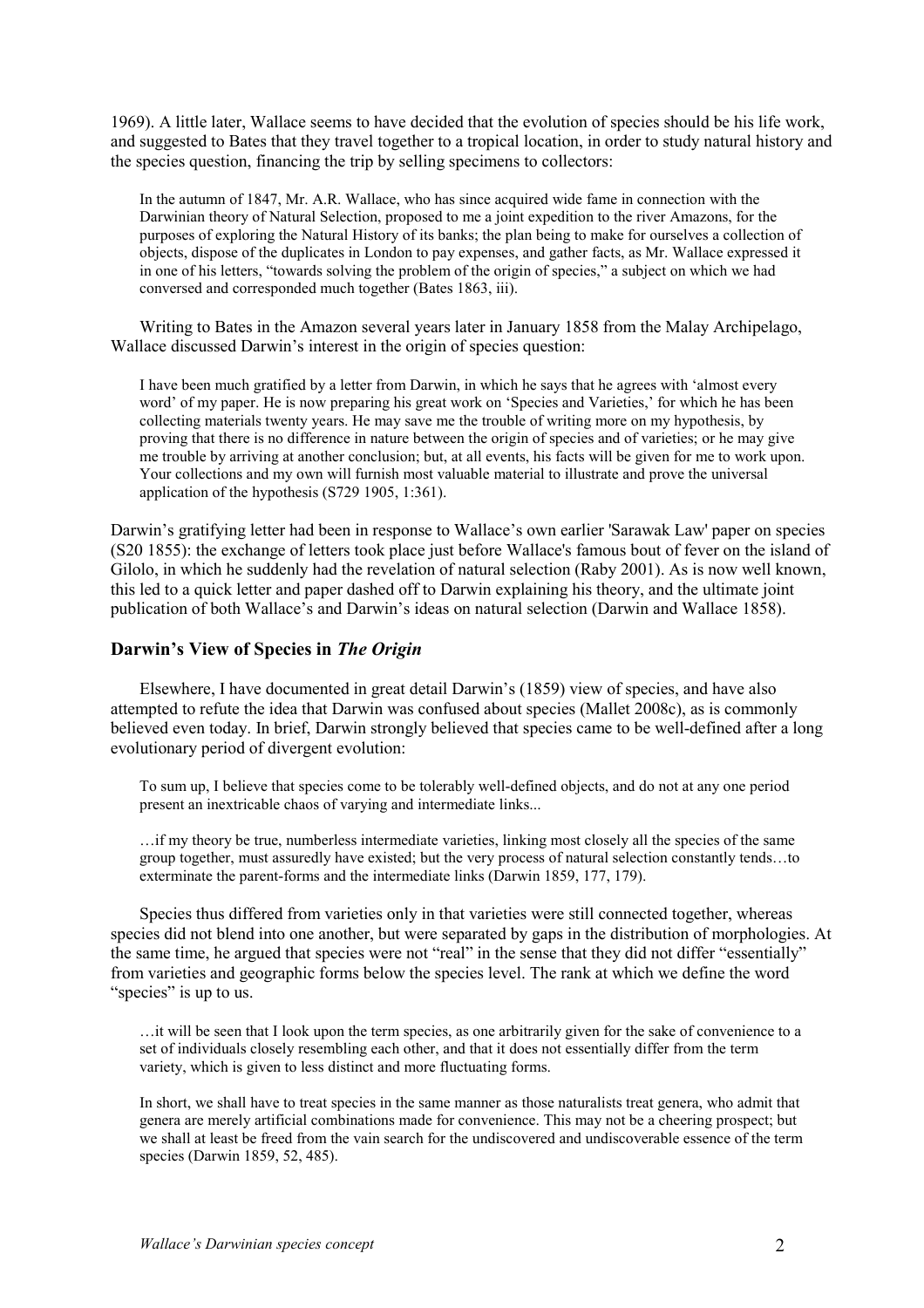He recognized that because of the continuous nature of evolution, and the lack of an appropriate essence of species, there would always be difficulties in defining species in the early stages of divergence.

But cases of great difficulty, which I will not here enumerate, sometimes occur in deciding whether or not to rank one form as a variety of another…Hence, in determining whether a form should be ranked as a species or a variety, the opinion of naturalists having sound judgement and wide experience seems the only guide to follow (Darwin 1859, 47).

Although "essentially" and "essence" are words that can be used in colloquial English in a somewhat imprecise way, it seems to me clear that Darwin was using these words advisedly; he was evidently referring to species essentialism in a strict, Aristotelian sense, and rejecting it. He knew exactly what he meant by species (summed up in the word "gaps"), but he specifically argued that there is no single "essence" of species true in all cases; in particular he argued in great detail in his chapter "Hybridism" against the idea that species were always isolated by hybrid inviability or sterility. In so doing, he rejected an older "reproductive isolation" notion of species dating back to Ray and Buffon. This view must have been as commonly accepted in his day, and earlier, as it was from the 1940s onwards. Although he did not deny that many species were intersterile, Darwin (1859) in his chapter "Hybridism" strongly argued against sterility of hybrids between forms as a *sine qua non* of species status. The major arguments he used were: that some pairs of species occurring together were largely interfertile; that populations of plants within species were often intersterile; that fertility of hybrids between a particular pair of species varied depending on the populations used in the crosses; and that infertility in one direction of cross (e.g. male of species A x female of species B) was accompanied by fertility in the other (male of B x female of A). Darwin argued that post-mating reproductive isolation arose largely as a by-product of changes after separation of the two species, rather than being itself a useful definition of species.

## Henry Walter Bates's View of Species

Bates is today most famous for his natural selection-based theory of mimicry, whereby the colour pattern of one species converges for predator defence on the colour pattern of another that is defended against predators. Curiously, Wallace had already written to Darwin about the same phenomenon of mimicry in butterflies:

P.S. "Natural Selection" explains almost everything in Nature, but there is one class of phenomena I cannot bring under it,--the repetition of the forms & colours of animals in distinct groups, but the two always occurring in the same country & generally on the very same spot. These are most striking in insects, & I am constantly meeting with fresh instances. Moths resemble butterflies of the same country-- Papilios in the east resemble *Euplœas*, in America *Heliconias* (Wallace 1860).

Ironically, his friend Henry Walter Bates was to discover the theory that could explain such resemblances, by means of natural selection, the very next year (1861), and publish it a year later (Bates 1862). Wallace had in a sense lost out to someone else again! Yet Wallace was as fair with Bates as he was with his admiration of Darwin; he was effusively complimentary about Bates' new theory (S96 1865). Bates had argued that rare species, palatable to predators, gain an advantage in nature if their colour patterns are similar to much commoner, unpalatable species. Predators, such as birds, learn the patterns of the common species, and rarer species without such protection benefit if they have the same colour patterns. Bates' theory chiefly argued that palatable species (dismorphiine pierids) mimicked unpalatable species (ithomiines in the genus Melinaea and Mechanitis). However, Bates also intuited that rare unpalatable species (for example, in the butterfly genus *Heliconius* (Heliconiinae) benefited by mimicking more common unpalatable species (e.g. *Melinaea*). Thus, Bates was the first to promote the idea that later became known as Müllerian mimicry, after Müller's (1879) paper. Müller's main, and indeed considerable achievement was to develop a mathematical theory to explain why it was mutually advantageous for unpalatable species to mimic one other, and estimate the relative advantage to each (see Chapter 9).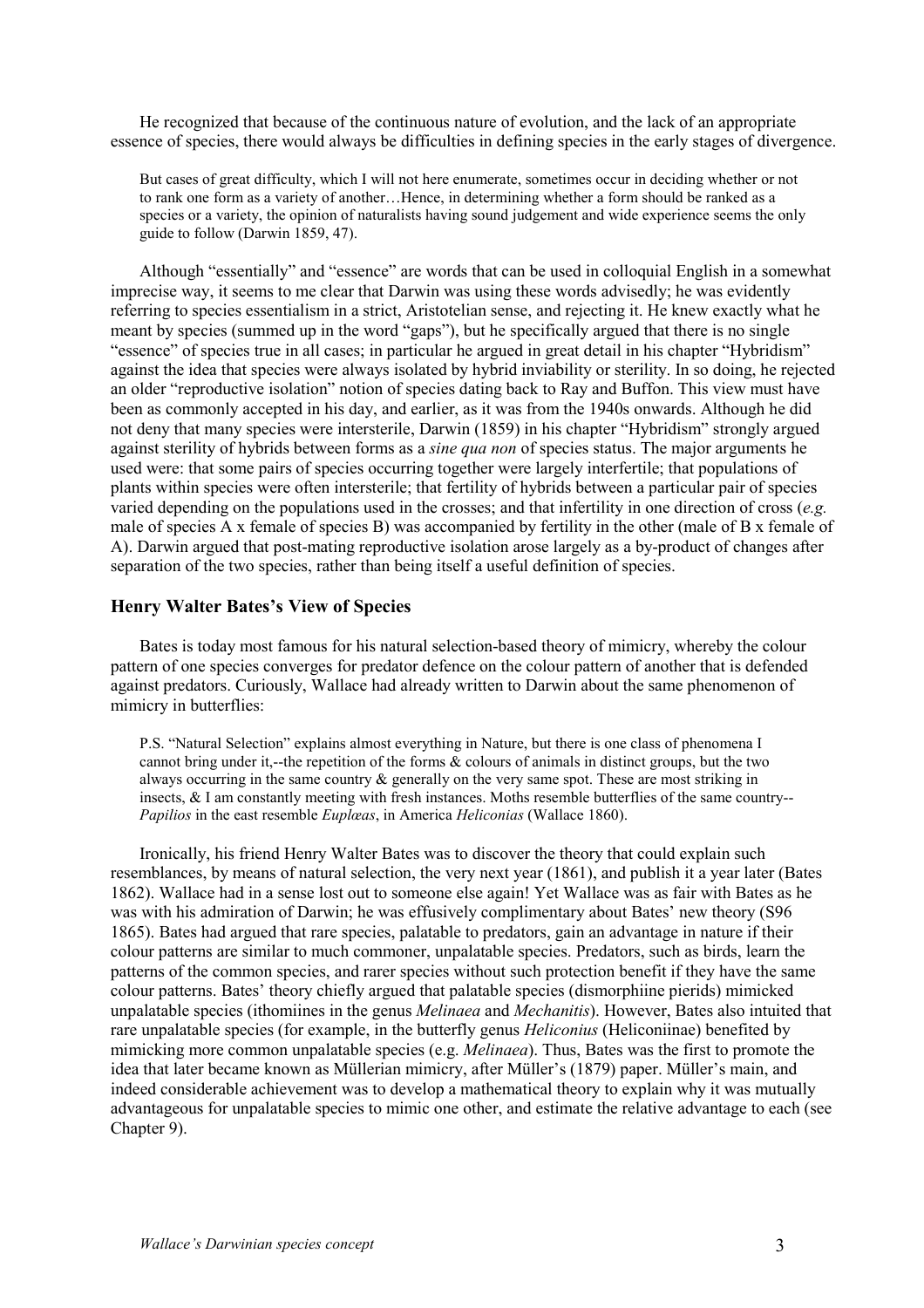However, Bates' paper was not merely about mimicry. It was largely a systematic treatise, incorporating a somewhat understated theory of speciation by natural selection. Mimicry in particular played a major role in speciation, in Bates' view. To underpin the treatise as well as to define species from among the bewildering array of forms he found among the Amazonian butterflies, Bates had in mind a Darwinian definition of species. In his systematic discussion of ithomiines of the genus Mechanitis Bates describes divergent forms living together, but not intergrading, and views them as separate species:

The new species cannot be proved to be established as such, unless it be found in company with a sister form which has had a similar origin, and maintaining itself perfectly distinct from it. Cases of two extreme varieties of a species being thus brought into contact by redistribution or migration, and not amalgamating, will be found to be numerous (Bates 1862, 530).

In this view, he is closely following Darwin. Although reproductive isolation is clearly an important mechanism of species maintenance, it is the lack of intergradation or intermediacy in the actual specimens he has collected in the wild which leads Bates to characterise these forms as separate species. Bates argued that mimicry was an example of the kind of natural selection that can explain the origin of new species.

## Wallace's 1865 Paper "On the Phenomena of Variation and Geographical Distribution as Illustrated by the Papilionidae of the Malayan Region."

In this paper, I think Wallace is the first to lay out the Darwinian definition of species and apply it to geographic and non-geographic contexts clearly. The problem was to define species as distinct from geographical and local varieties, and Wallace, after his travels on the Amazons and in the Malay Archipelago, had unrivalled experience on which to base his opinions:

What is commonly called variation consists of several distinct phenomena which have been too often confounded. I shall proceed to consider these under the heads of--…1. simple variability [probably equivalent to quantitative variation]…2. *polymorphism or dimorphism* [discrete forms separated by morphological gaps, which nonetheless belong to the same species]…3. *local form, or variety* [gradually varying forms differing from place to place]…4. coexisting varieties…a somewhat doubtful case [reserved for coexisting forms which differ in very few constant characters, but which may be separate species; "sibling species" would perhaps be the modern equivalent]…5. race, or subspecies…6. [true] species (S96 1865, 5-14).

I have argued elsewhere that this is the forerunner of similar and highly influential classifications of geographic and non-geographic variation by the evolutionists E.B. Poulton, Karl Jordan and Ernst Mayr (Mallet 2004). Wallace gives his definition of species thus: "Species are merely those strongly marked races or local forms which, when in contact, do not intermix, and when inhabiting distinct areas are generally believed to have had a separate origin, and to be incapable of producing a fertile hybrid offspring" (S96, 12). This statement so far approximates the pre-Darwinian understanding of species, but as we shall see is followed by a partial rebuttal. As a Darwinian, Wallace instead believes that all species derive from one another and do not, in fact, have a separate origin. He argues also that the use of the sterility of hybrids as a species definition is tautological. Although he doesn't define here exactly what he means by a species, he clearly agrees with Darwin's view that species cannot easily be distinguished from varieties. He goes on:

But as the test of hybridity cannot be applied in one case in ten thousand, and even if it could be applied, would prove nothing, since it is founded on an assumption of the very question to be decided--and as the test of separate origin is in every case inapplicable--and as, further, the test of non-intermixture is useless, except in those rare cases where the most closely allied species are found inhabiting the same area, it will be evident that we have no means whatever of distinguishing so-called "true species" from the several modes of variation here pointed out, and into which they so often pass by an insensible gradation (S96, 12).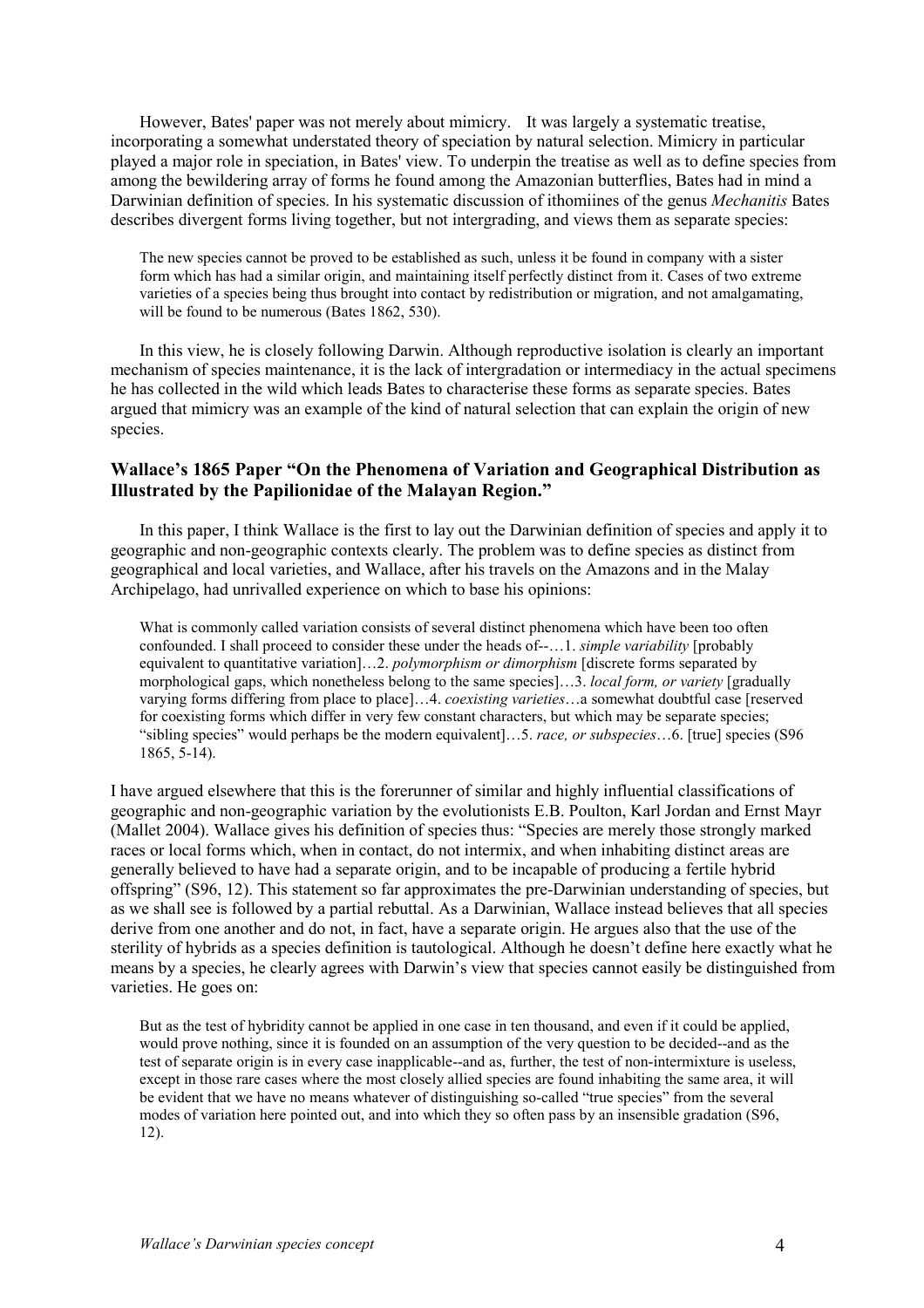Wallace has already introduced a major difficulty: how to define species when distinct populations are found on different islands:

The rule…I have endeavoured to adopt is, that when the difference between two forms inhabiting separate areas seems quite constant, when it can be defined in words, and when it is not confined to a single peculiarity only, I have considered such forms to be species. When, however, the individuals of each locality vary among themselves, so as to cause the distinctions between the two forms to become inconsiderable and indefinite…I class one of the forms as a variety of the other (S96, 4).

Wallace here attacks the problem of geographic variation, a complication which has blocked agreement on the definition of species even today. There are still "splitters" who would argue that every geographic form with a fixed difference should be defined as separate species, and "lumpers" who in contrast argue that such forms should as far as possible be defined as subspecies within much more widely-distributed species (Isaac et al. 2004).

Wallace was also among the first to appreciate that Darwin's idea of species being morphologically different from one other is problematic for a group of special cases, such as mimetic butterflies. *Papilio* memnon males appear to be different species from the females, as they have entirely different colour patterns, and the females themselves are polymorphic, some with tails and some without, each one mimicking a different species of poisonous Papilionidae. Wallace was able to apply Bates' mimicry theory to this situation, citing data showing forms that were reared from eggs laid by mothers with different colour patterns than their own. He gives a graphic illustration of how extraordinary it is that all these markedly different forms of Papilio memnon belong to the same species:

The phenomena of *dimorphism* and *polymorphism* may be well illustrated by supposing that a blue-eyed, flaxen-haired Saxon man had two wives, one a black-haired, red-skinned Indian squaw, the other a woollyheaded, sooty-skinned negress--and that instead of the children being mulattoes of brown or dusky tints…all the boys should be pure Saxon boys like their father, while the girls should altogether resemble their mothers. …yet the phenomena…in the insect-world are still more extraordinary; for each mother is capable not only of producing male offspring like the father, and female like herself, but also of producing other females exactly like her fellow-wife, and altogether differing from herself (S96, 10, footnote).

Clearly, these forms have morphological gaps between them, but Wallace does not in any way view them as equivalent to species. In this paper, Wallace built up perhaps the most complete theory of species and speciation put forward in the early days of Darwinism. His theory was based both on his novel biogeographic ideas, and his knowledge of many details of local natural history, variation, polymorphism, and evidence for natural selection. In the taxonomic sections of this same paper, he tends to assign geographic races as separate species rather more than we would today, but he admits this quite frankly, feeling that the important geographic subspecies in many Papilios across the archipelago of South East Asia would be lost if he did not name them as taxonomic species (Mallet 2008b). At this time, it would have been possible to name a local form as a variety (usually written as "var."), but this risked confusion of strongly-marked, geographically informative subspecies with trivial local sports and variants; the subspecies had not yet formally been accepted in the formal trinomial system of nomenclature developed in the period 1890-1910 by ornithologists and lepidopterists, among them David Starr Jordan, Karl Jordan, and Walter Rothschild (Stresemann 1975; Rothschild 1983; Mallet 2004). Essentially, Wallace, in 1865, had laid out the full understanding of what later came to be known as the polytypic or "biological" species concept, even though he had, with Darwin, rejected too great a dependency for his own concept on reproductive isolation. It was no accident that K. Jordan and E. B. Poulton (a good friend of Wallace's in the latter's old age), both acknowledged pioneers of the biological species concept that Mayr (1942) later adopted, were also both experts on the Papilionidae. They had read and absorbed Wallace's paper on the topic (Mallet 2004).

## Benjamin D. Walsh in U.S.A. in the 1860s.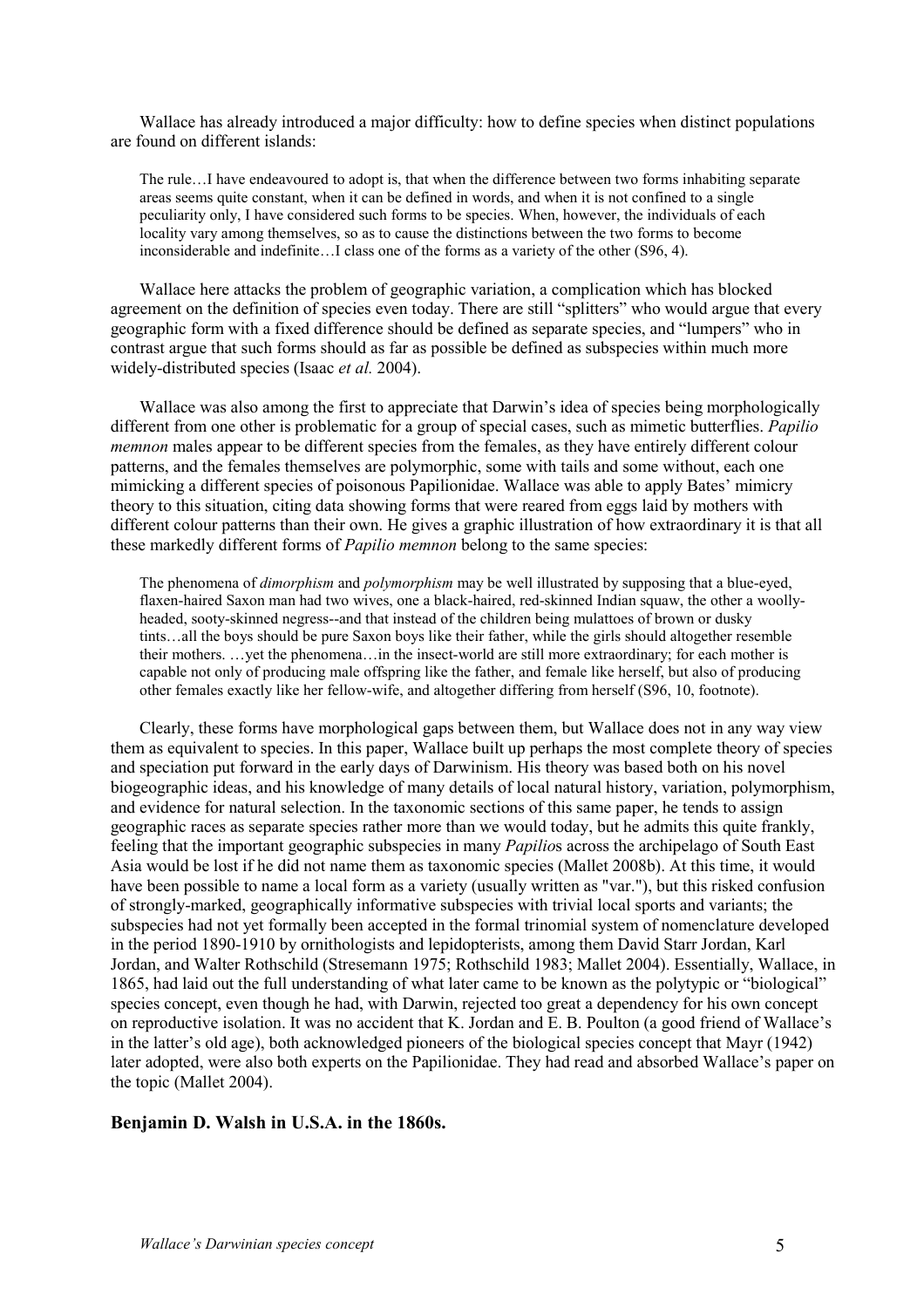Walsh was a correspondent of Darwin's, and one of the earliest Americans to appreciate fully and apply the Darwin-Wallace theory of species and speciation, in his case to insects. In over 90 pages, Walsh argues with great verve and verbosity for Darwin's idea of species:

The only valid practical criterion of specific distinctness is the general non-existence…of intermediate grades in the distinctive characters, whence we may reasonably conclude that the two supposed species are distinct, i.e. that they do not now in general mix sexually together, or if geographically separated that they would not do so supposing them to be placed in juxtaposition. …They may even now mix sexually together in some few rare instances [i.e. hybridization between species] and yet if they do not commonly and habitually mix together the species will remain distinct. Hence all experiments on artificial hybridization seem to me to prove nothing as to the distinctness of species unless they are conducted, as they necessarily cannot be, on the same gigantic scale as that upon which Nature works. …Immediately we assume any other criterion of specific distinctness than the general non-existence in a state of nature of the intermediate grades, either proved by actually examining numerous specimens or inferred from the analogy of allied species, all is chaos and confusion... (Walsh 1863, 220).

On p. 221 he continues: "I am not ignorant of the existence in the Vegetable Kingdom of what are called Dimorphous species..."

There follows a long list of polymorphisms and dimorphisms without intermediates in insects. Examples include: neuters in social insects, gynandromorphs in Dytiscus, Papilio, and Colias, orange females of the dragonfly Agrion ramburii, dimorphism of horns in male Siagonium beetles and allies, brachyptery/macroptery in Orthoptera, Hymenoptera, Heteroptera, Homoptera; agamous species of dimorphic forms of a sexual species, trimorphic heterostyly in plants, soldier castes in Atta ants and in termites, forms of females in the butterfly *Vanessa interrogationis* [= Polygonia interrogationis]. However,

In the meantime, the general non-existence of intermediate grades between two closely-allied forms may and must be taken as prima facie evidence of their specific distinctness. That "the exception proves the rule" is an old and not very philosophical saying; but that there are exceptions to almost all rules in Natural History is undoubtedly true. Monomorphism is the rule; Dimorphism is the exception (Walsh 1863, 221).

This article was cited by Wallace in his 1865 article, particularly with respect to the case of *Papilio* memnon as described above. Walsh had discovered in Illinois a similar case of sexual dimorphism and female-limited polymorphism in what is now Papilio glaucus, which has some females that are black, mimics of Battus philenor, and some yellow, and non-mimetic, like the male. The very next year, 1864, Walsh addressed the extraordinary case of the host races of *Rhagoletis pomonella*, and again came up with a reproductive isolation definition of species and mechanism of speciation, similar to Poulton's (Berlocher and Feder 2002).

## Wallace's Views on Species in Later Life

Wallace differed with Darwin on a number of issues, such as the evolution of man and sexual selection by female choice (S729 1905), but he never seems to have had strong disagreements with Darwin on species. In the 1860s, he wrote to Darwin with a suggestion that hybrid sterility might be explained via natural selection (Wallace 1868). This was perhaps in response to the apparent problem T.H. Huxley had raised: that in order for natural selection to be a complete theory of the origin of species, it must also explain hybrid sterility. Darwin replied to Wallace arguing that he could not entertain this idea (Darwin 1868): natural selection can never act to reduce fertility of individuals, even if it may eventually be advantageous to species divergence to lack gene flow. As sterility was not a necessary or sufficient characteristic of species, its explanation was not crucial to the theory of the origin of species by natural selection. Wallace seems to have accepted this, and did not publish his theory. Twenty-one years later he described the episode in print (Wallace 1889).

Wallace also demolished a later theory to explain hybrid sterility between species by natural selection, a phenomenon called "Physiological Selection" (Romanes 1886), by means of a numerical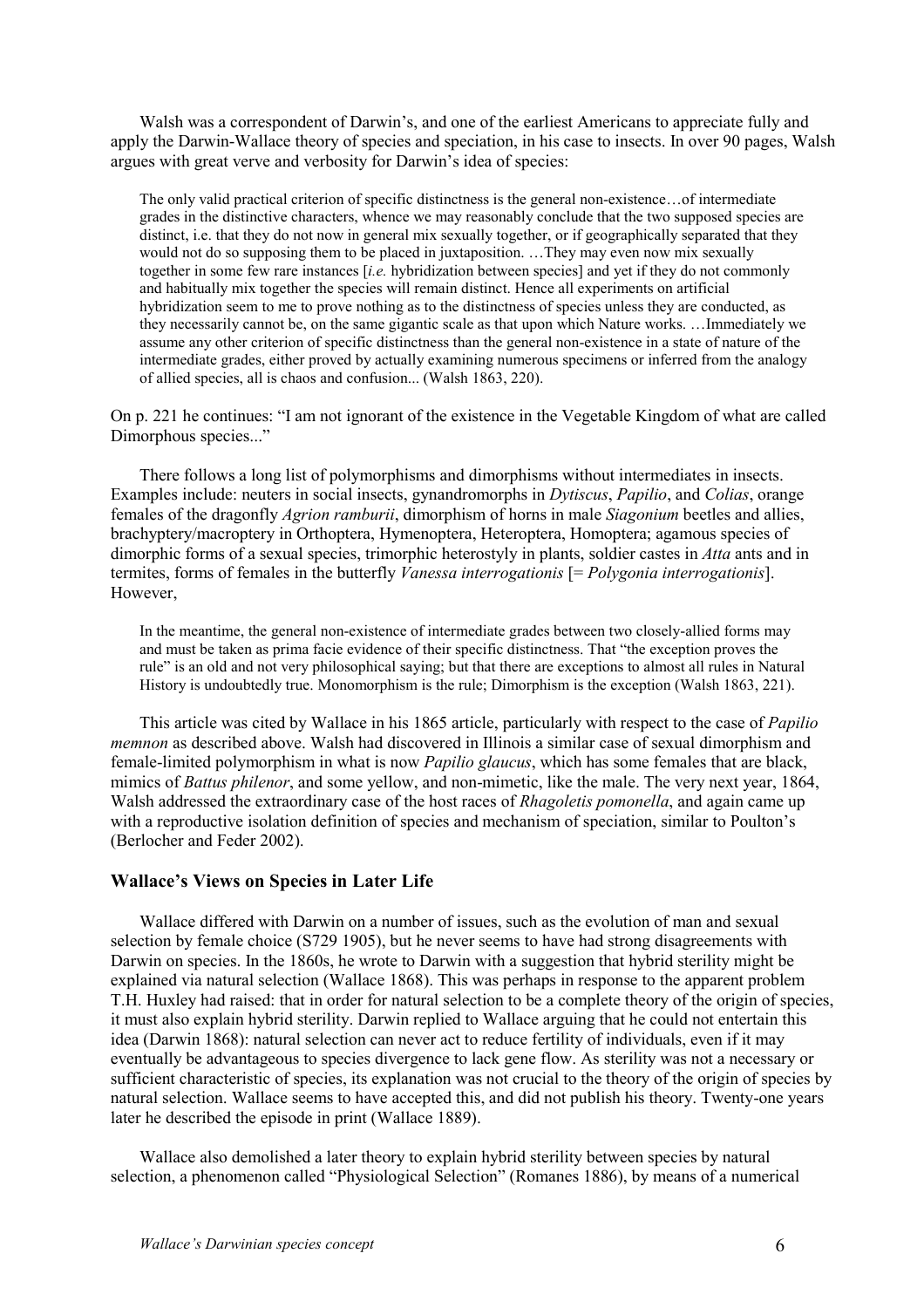argument (S389 1886, S724 1889). George Romanes had been an earnest and devoted disciple of Darwin's, but as Wallace points out, argued by assertion rather than marshalling any facts in support of his ideas. In *Darwinism* Wallace includes a long chapter "On the Infertility of Crosses..." (S724, 152-86) in which he is in complete agreement with Darwin's argument that sterility is a by-product of evolution, rather than an "intended" consequence of natural selection. Nonetheless, Wallace himself still seems dissatisfied, and produces a somewhat rambling, five-page theory of his own to explain sterility; yet, as is typical of Wallace's honesty, recognizing his theory's tortuousness, he attempts a brief summary of his argument, in footnotes lasting a good three pages ("As this argument is a rather difficult one to follow…I add here the following briefer exposition…", pp. 179-81). The important additional ideas he lays out here are that, provided divergence takes place in different environments, natural selection for ecological divergence may exceed the power of natural selection to prevent the evolution of intersterility, and that selection for a "disinclination to crossed unions" may occur.

The constant preference of animals for their like, even in the case of slightly different varieties of the same species, is evidently a fact of great importance in considering the origin of species by natural selection, since it shows us that, so soon as a slight differentiation of form or colour has been effected, isolation will at once arise by the selective association of the animals themselves… (S724, 172-73).

Wallace is here proposing what later became known as "reinforcement," an idea now generally attributed to Dobzhansky (1940). This is somewhat surprising, as the idea has been dubbed the "Wallace effect" by Grant (1966) and Murray (1972). Recent evidence has abundantly proved that the idea is correct, although we don't yet know how common it is in a state of nature (Coyne and Orr 2004; see also Chapter 10).

Much later, in 1900, Wallace was involved in correspondence about species concepts with Henry Bernard, reprinted in Cock (1977). In his letter of reply, late in life, and this time with the aid of a diagram, Wallace again expounds his (and Darwin's) theory of speciation via extinction of intermediates. Interestingly, Mayr (1982) chooses this single, casual, and unpublished example to demonstrate Wallace's primitive and "typological" lack of understanding of species. Mayr apparently does not realize that his own geographic, polytypic, biological species concept stems ultimately from Wallace's original work with papilionid butterflies, as well as his vast knowledge of birds of South East Asia. I think one can easily argue, based on the 1865 monograph and 1889 book, that Wallace knew exactly what he was talking about: Mayr, who cut his own teeth as a bird collector on a much shorter trip to New Guinea, simply does not do Wallace justice.

## Conclusion

Wallace, in 1865 and 1889, developed and supported perhaps the clearest conceptualization of species of all the early Darwinians. In this, he did not in the slightest bit deviate from Darwin's own conception of species, although he clarified and greatly extended its geographic scope. He had always found Darwin's arguments on this topic both convincing and worthy of admiration. Even 30 years after the Origin, Wallace sides with him:

Generally speaking, it may be said that the varieties of any one species, however different they may be in external appearance, are perfectly fertile when crossed, and their mongrel offspring are equally fertile when bred among themselves; while distinct species, on the other hand, however closely they may resemble each other externally, are usually infertile when crossed, and their hybrid offspring absolutely sterile. This used to be considered a fixed law of nature…[however]…The elaborate and careful examination of the whole subject by Mr. Darwin, who has brought together a vast mass of evidence from the experience of agriculturists and horticulturists, as well as from scientific experimenters, has demonstrated that there is no such fixed law in nature as was formerly supposed (S724, 152-53).

Species were, to Darwin, Wallace, Bates, and Walsh exactly the same kinds of things as varieties, differing only in the presence of morphological gaps between them. To erect a theory of the transmutation of species, they had to reject the old creationist idea that species were intersterile, while varieties within species were interfertile. They didn't deny that hybrid sterility was a tendency to which species are prone,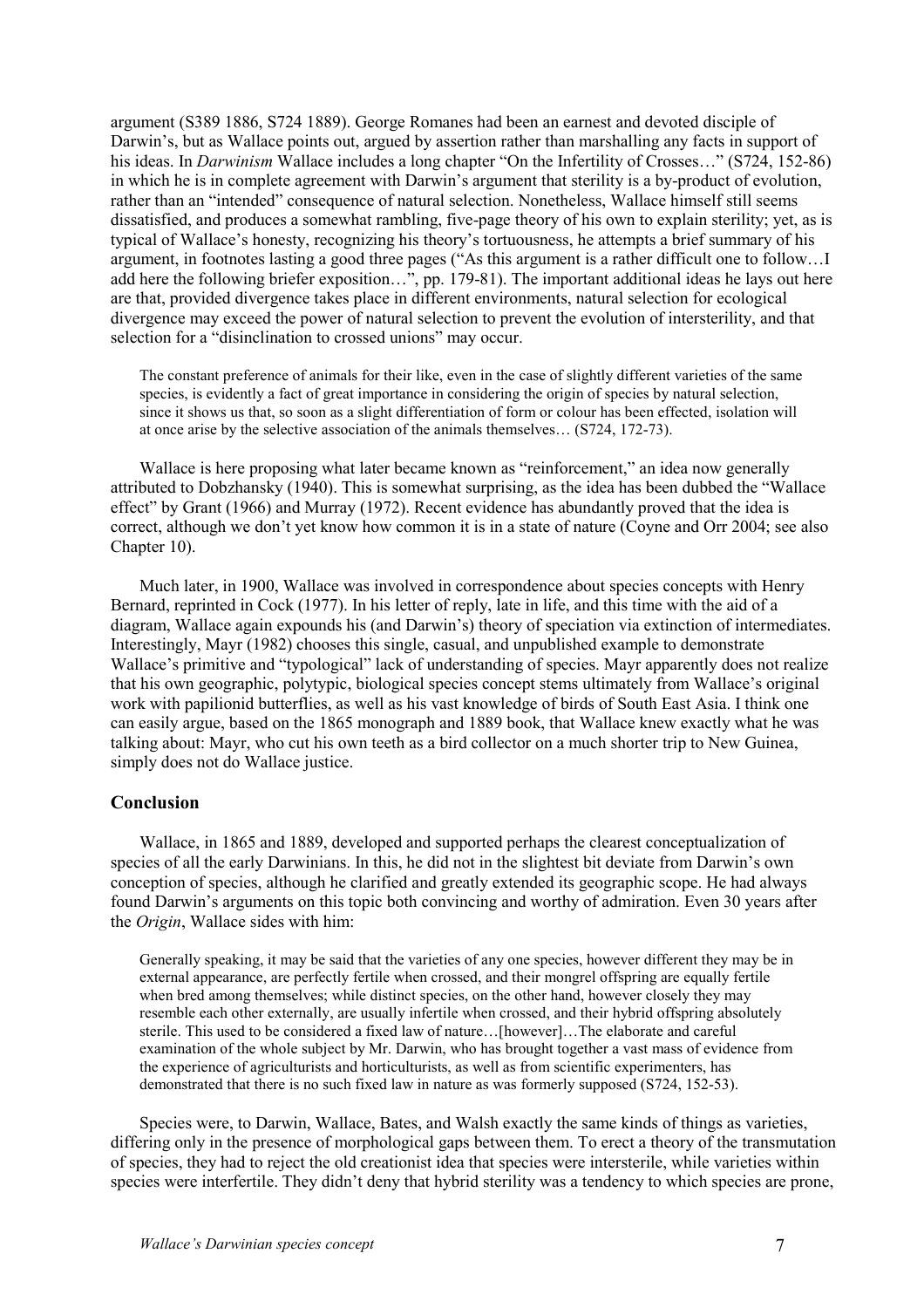but there are exceptions to this rule, and the very odd laws of sterility rule out hybrid sterility as a good definition. Wallace in particular enunciated a clear species concept that combined Darwinism with his knowledge of the geography of biodiversity in South America and South East Asia (S96 1865). He saw the logic in Darwin's stance on species, and stuck with it. Furthermore, Wallace's extension of the Darwinian species concept to broader geographic regions, far from being superseded by the polytypic or biological species concept of Mayr in the 1940s, in fact forms a clear forerunner of the geographic parts of that idea.

Subsequent generations of evolutionary biologists ignored these subtleties, and eventually, by the 1960s accepted a new species concept, based on the very essence of reproductive isolation that Darwin and Wallace had recommended discarding. These post-World War II ideas weren't so much wrong, as lacking the depth already explored by the early Darwinists. By the 1980s, species concepts were again becoming a battleground for evolutionary biologists, with the rise of the phylogenetic species concepts. Now we seem again to be on the verge of entering a new age of enlightenment about the complexity of species and speciation. Is the wheel of ideas ready to turn again?

## References

Bates, H. W. 1862 Contributions to an insect fauna of the Amazon valley. Lepidoptera: Heliconidae. Trans. Linn. Soc. Lond. 23, 495-566.

Bates, H. W. 1863 A Naturalist on the River Amazons. London: John Murray. 2 vols.

Berlocher, S. H. and Feder, J. L. 2002 Sympatric speciation in phytophagous insects: moving beyond controversy? Ann. Rev. Entomol. 47, 773-815.

Chambers, R. 1844 Vestiges of the Natural History of Creation. London: John Churchill.

Cock, A. G. 1977 Bernard's symposium -- the species concept in 1900. Biol. J. Linn. Soc. 9, 1-30.

Coyne, J. A. and Orr, H. A. 2004 Speciation. Sunderland, Mass.: Sinauer Associates.

Darwin, C. 1859 On the Origin of Species by Means of Natural Selection, or the Preservation of Favoured Races in the Struggle for Life. London: John Murray.  $1<sup>st</sup>$  ed.

Darwin, C. R. 1868 Letter 6033 — Darwin, C. R. to Wallace, A. R., [21 Mar 1868]. In Darwin Correspondence Project. Cambridge: Cambridge University.

Darwin & Wallace, 1858 (whole presentation)

Dobzhansky, T. 1940 Speciation as a stage in evolutionary divergence. Amer. Nat. 74, 312-321.

Grant, Verne, 1966

Isaac, N. J. B., Mallet, J., and Mace, G. M. 2004 Taxonomic inflation: its influence on macroecology and conservation. Trends Ecol. Evol. 19, 464-469.

Mallet, J. 1995 A species definition for the Modern Synthesis. *Trends Ecol. Evol.* 10, 294-299.

Mallet, J. 2004 Poulton, Wallace and Jordan: how discoveries in Papilio butterflies initiated a new species concept 100 years ago. Syst. Biodiv. 1, 441-452.

Mallet, J. 2008a Hybridization, ecological races, and the nature of species: empirical evidence for the ease of speciation. Philosophical Transactions of the Royal Society B-Biological Sciences xxx, 000.

Mallet, J. 2008b Introduction. In Alfred Russel Wallace (1865). "On the Phenomena of Variation and Geographical Distribution as illustrated by the Papilionidae of the Malayan Region." Reprint edition. (eds. C.-L. Chan and G. W. Beccaloni), p. xxx. Kota-Kinabalu, Malaysia: Natural History Publications (Borneo).